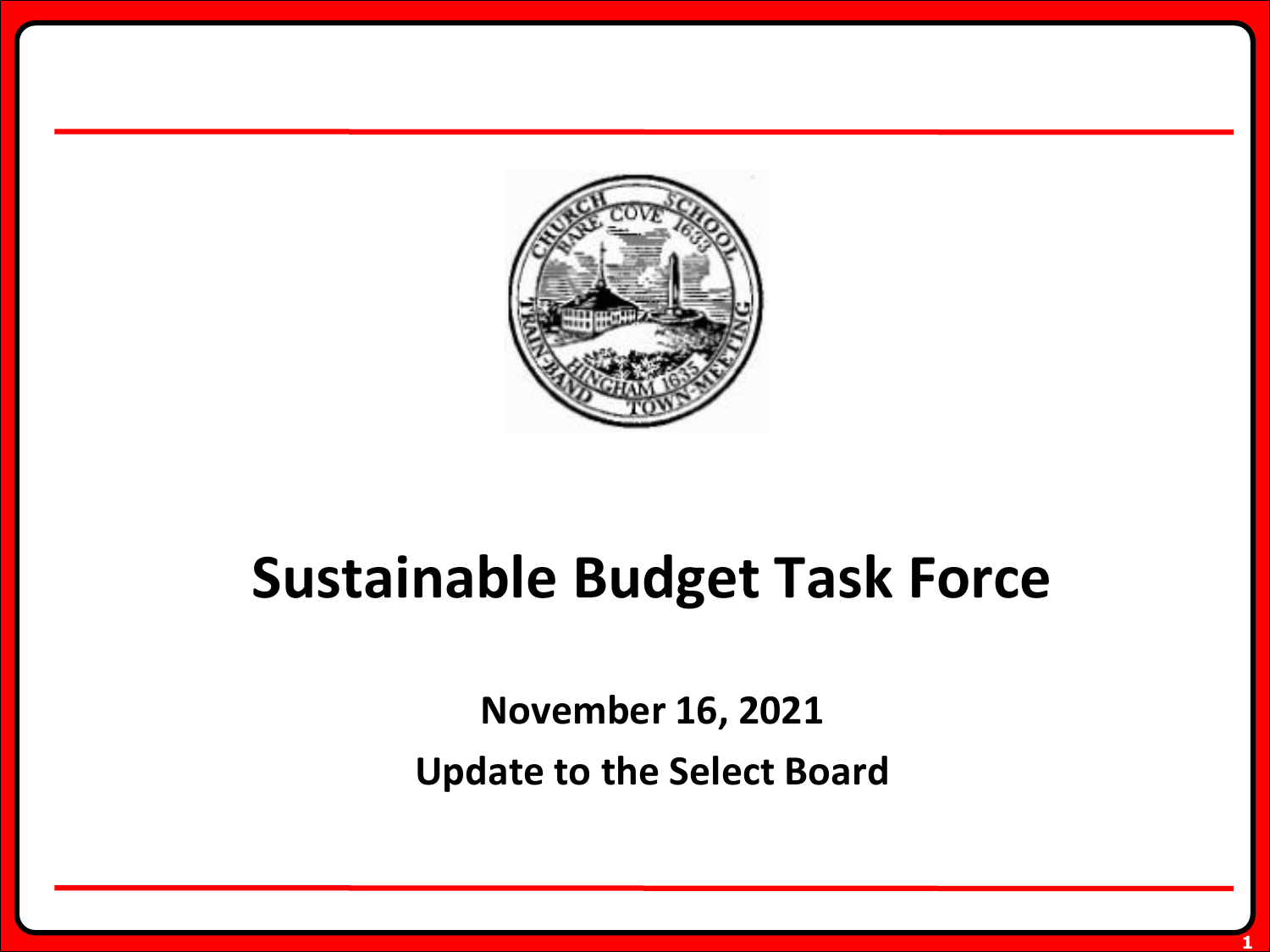### **Context and Charge**



- **Increased service demands outpacing revenue growth**
- **Need for longer-term financial planning**
- **Must balance increased investment in services/capital with impact on taxpayers**
- **Town lacks means to fully fund budget beyond FY22**
	- **FY22 budget balanced with \$5M in one-time funds**
- **Task Force formed to assess future needs and explore revenue opportunities (including a potential operational override) to balance FY23-27 budgets**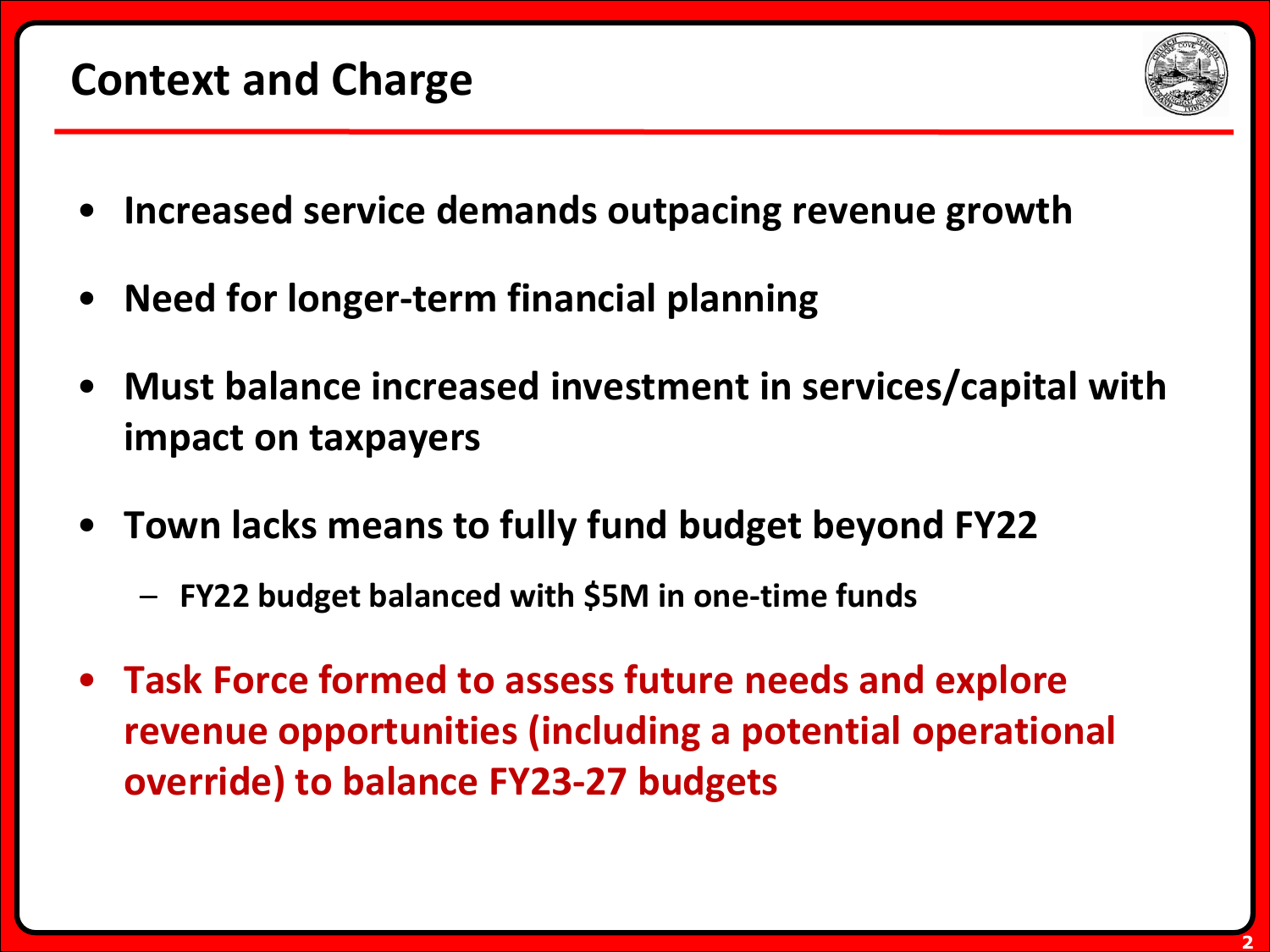

- **A. Select Board update on 10/19**
- **B. Continue to meet weekly (since 9/10)**
- **C. Research potential non-tax revenue sources**

**FY22 SOURCES OF REVENUE**

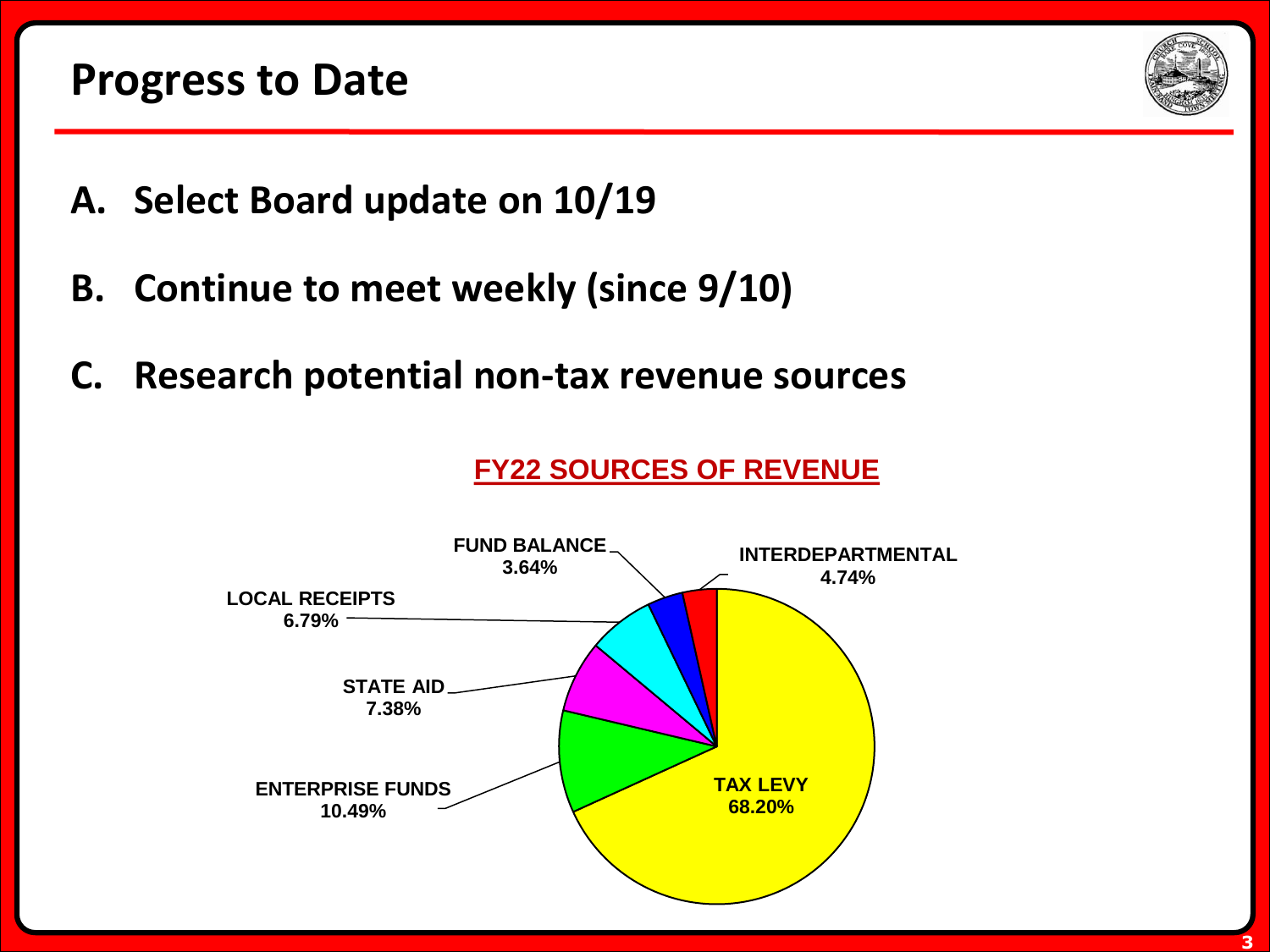**Potential Non-Tax Revenue Opportunities**

- **Revolving Funds**
- **Local receipts (including from benchmark towns)**
	- **Parking meters & fines, school bus fees, billboard/facility rentals, beach parking fees**
- **Transfer station stickers or PAYT program**
- **Corporation-funded recycling**
- **Marijuana**
- **Short-term occupancy tax**
- **Solar arrays, wind energy**
- **Real estate purchase fee on buyers**
- **Disposition of real estate**

**Potential Harvard Kennedy School project**



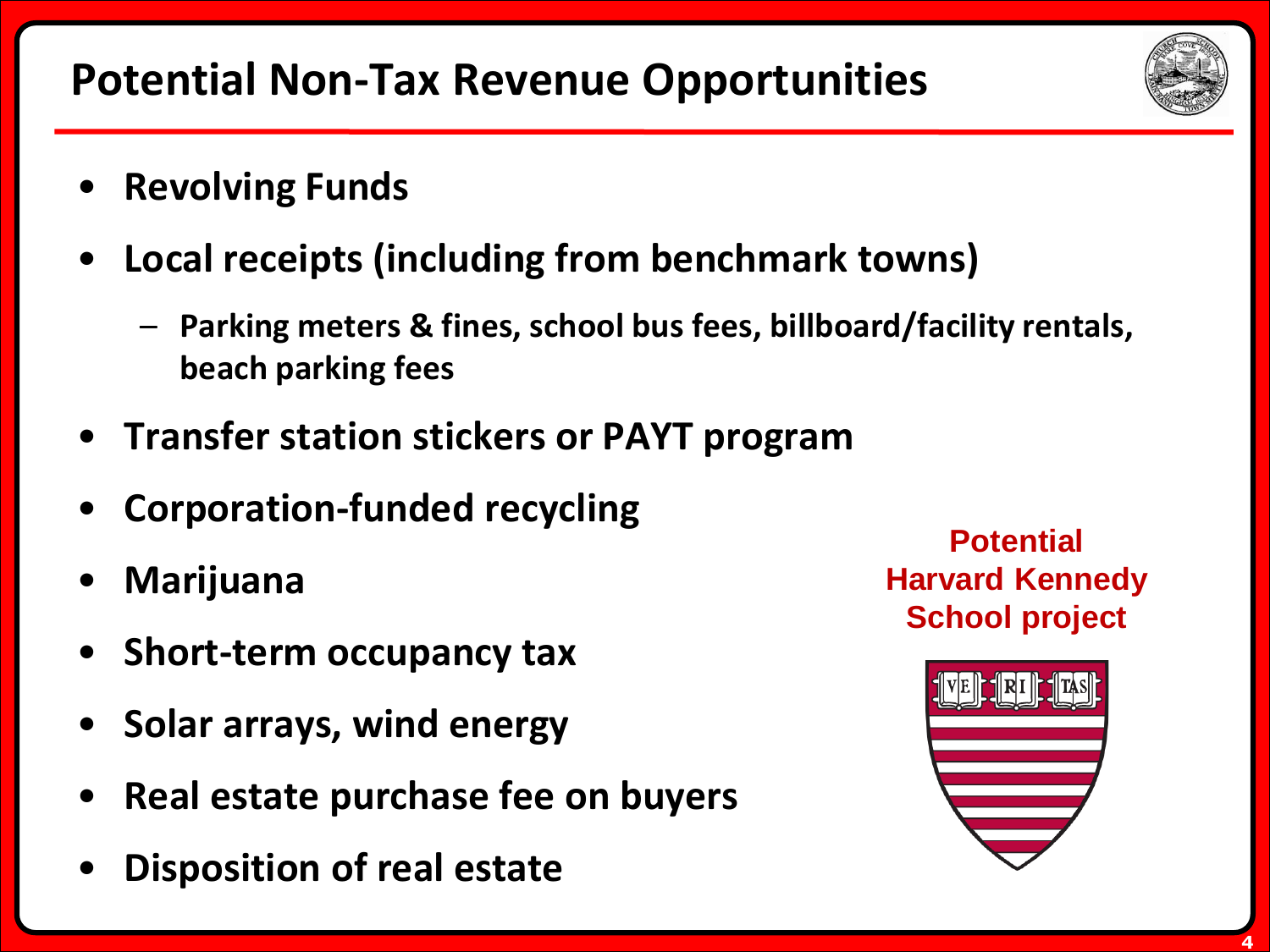

- **A. Select Board update on 10/19**
- **B. Continue to meet weekly (since 9/10)**
- **C. Research potential non-tax revenue sources**
- **D. Factors contributing to an unbalanced budget**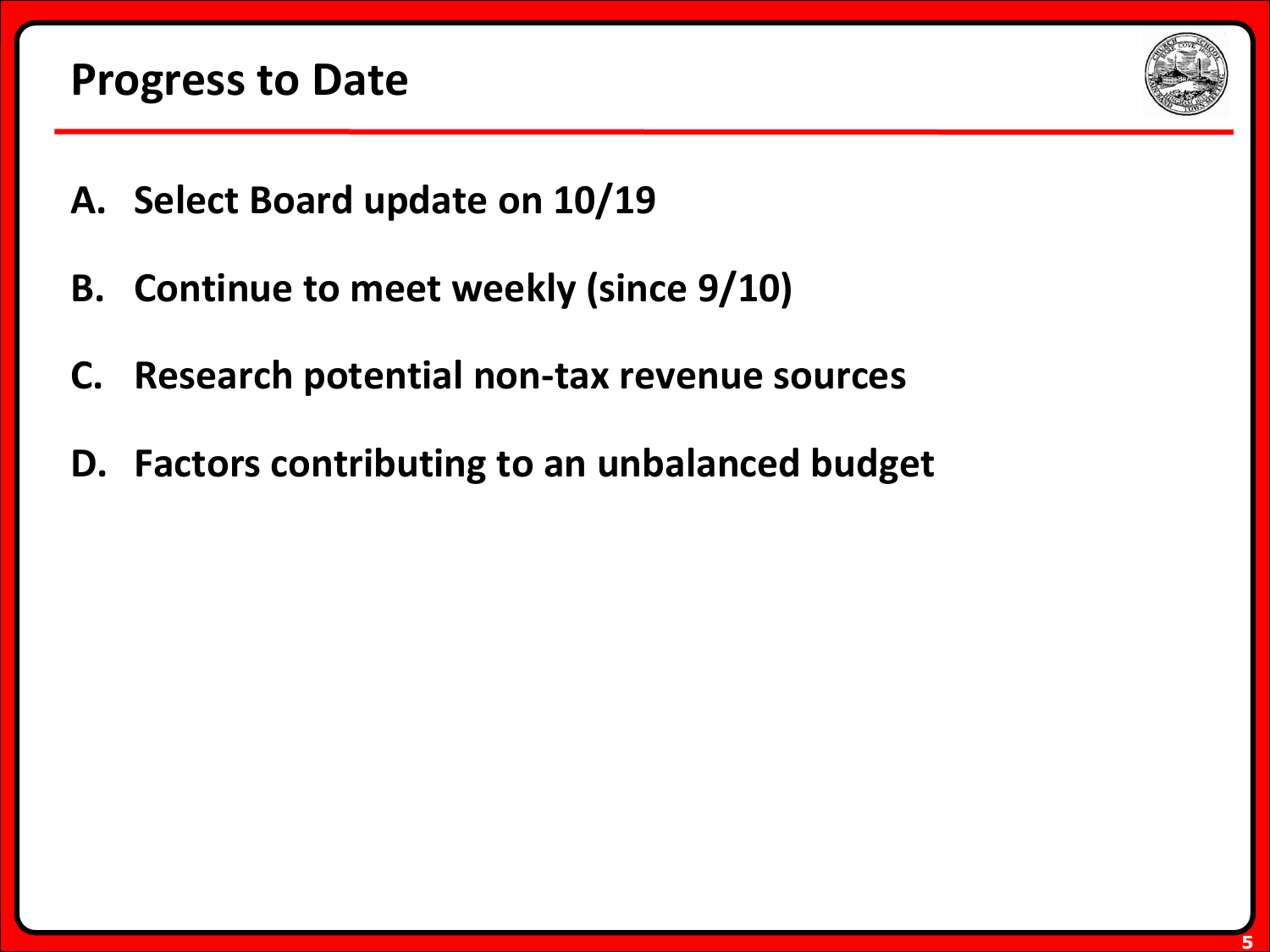

#### **Short-term:**

• **FY21/FY22: Lost revenue due to pandemic + large increase in personnel to meet service demands and recover from COVID**

#### **Longer-term:**

- **Expenditures outpacing revenue and demand for services**
- **Proposition 2 ½ limits property tax revenue increases**
- **Personnel costs – need to remain competitive in municipal marketplace, address recruitment and retention issues**
- **Inflation (exacerbated by COVID-19)**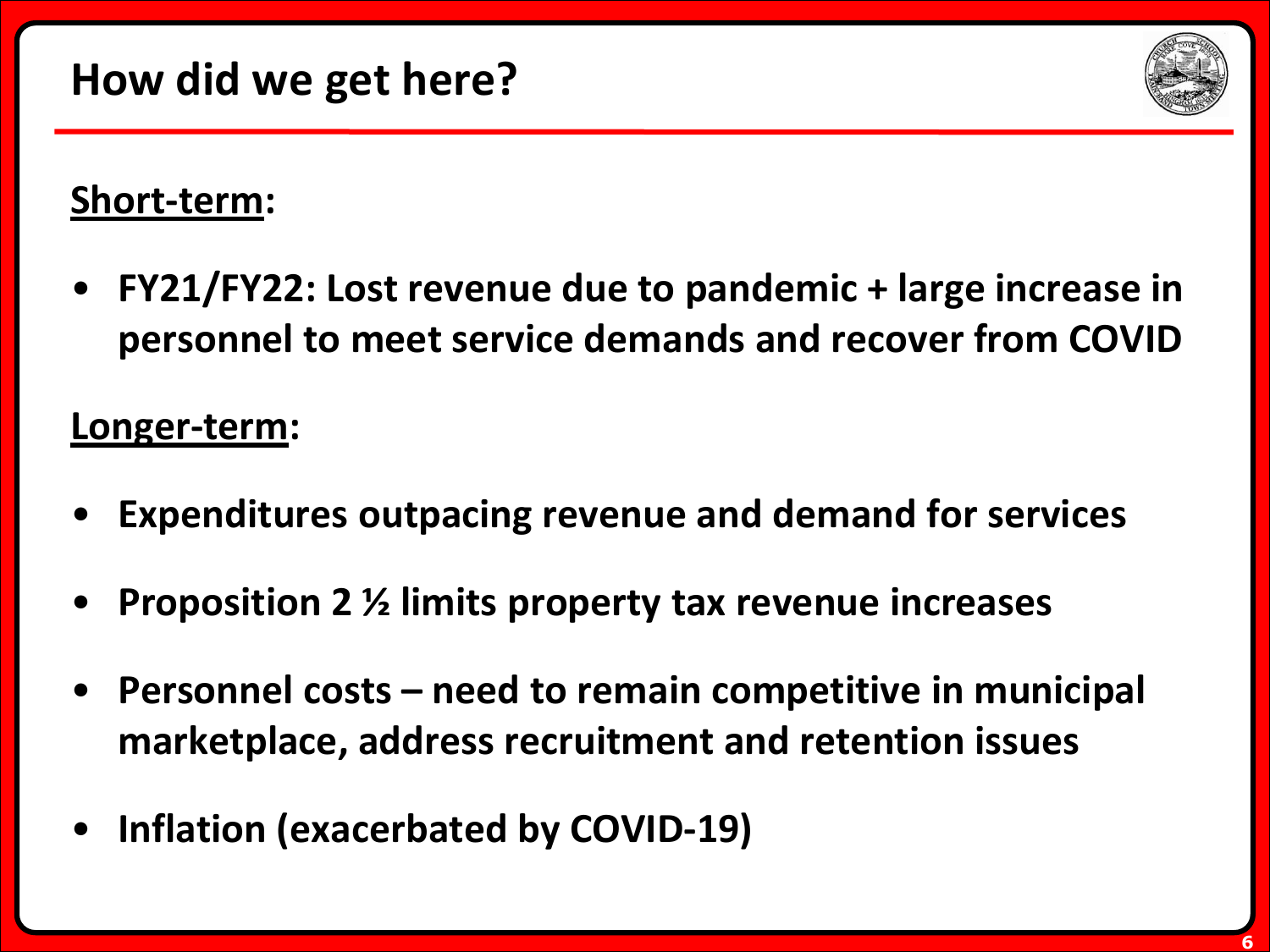

- **A. Select Board update on 10/19**
- **B. Continue to meet weekly (since 9/10)**
- **C. Research potential non-tax revenue sources**
- **D. Factors contributing to an unbalanced budget**
- **E. Benchmark data for all departments, including salary comps**
- **F. Preliminary FY23 budget projections**
- **G. Fund Balance use over past 20 years**
- **H. Override history in Hingham and benchmark towns**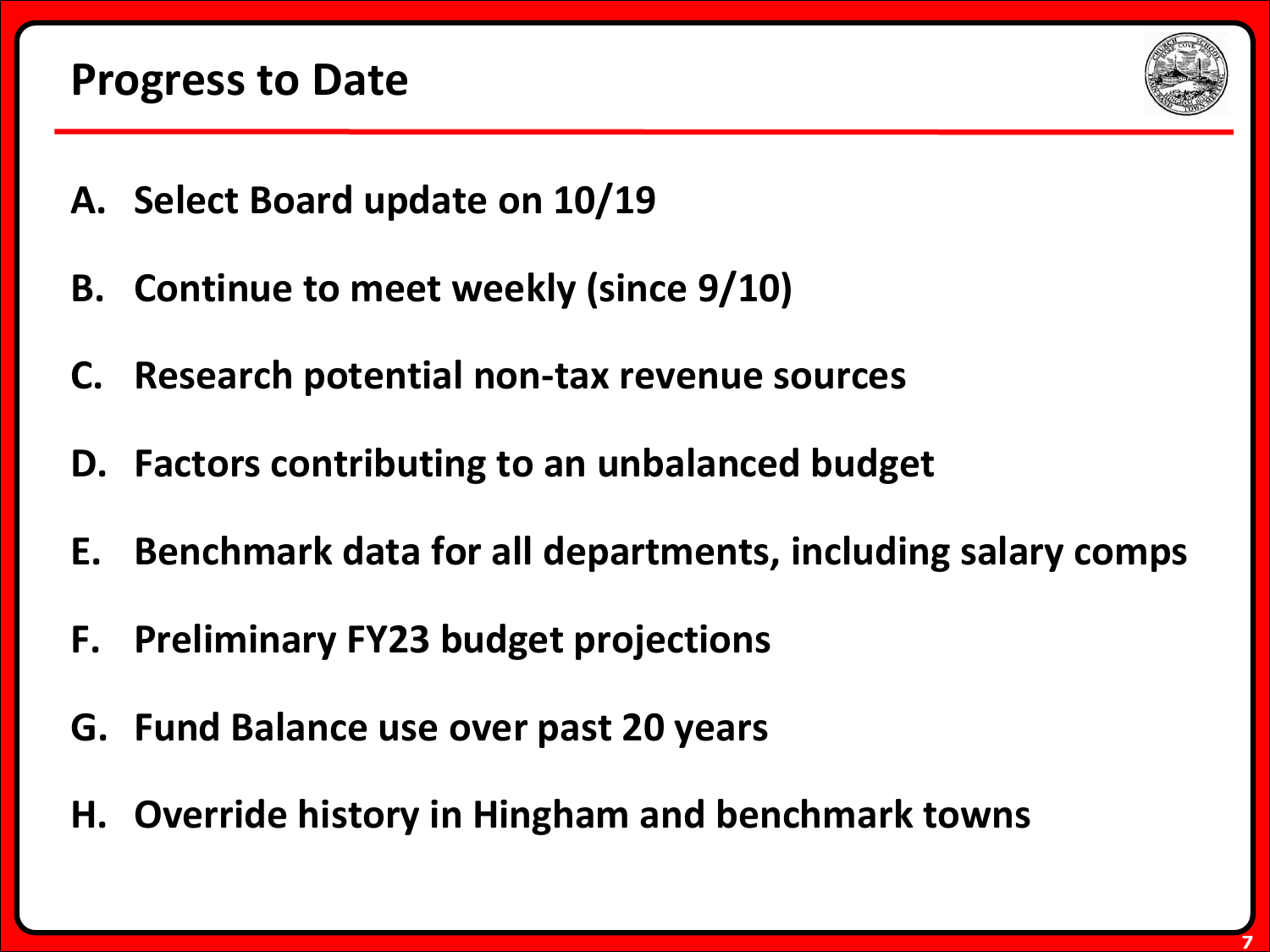# **Public Feedback Highlights**



- **Request for funds for a Sustainability Director and prioritizing climate change mitigation**
- **Potential revenue idea: buyers pay a % fee to the Town upon purchase of Hingham real estate**
- **Support for an operational override and prioritizing funding for schools**
- **Override burden on current vs. future generations and anticipated tax impact based on income distribution**
- **Research/analysis required before proposing an override**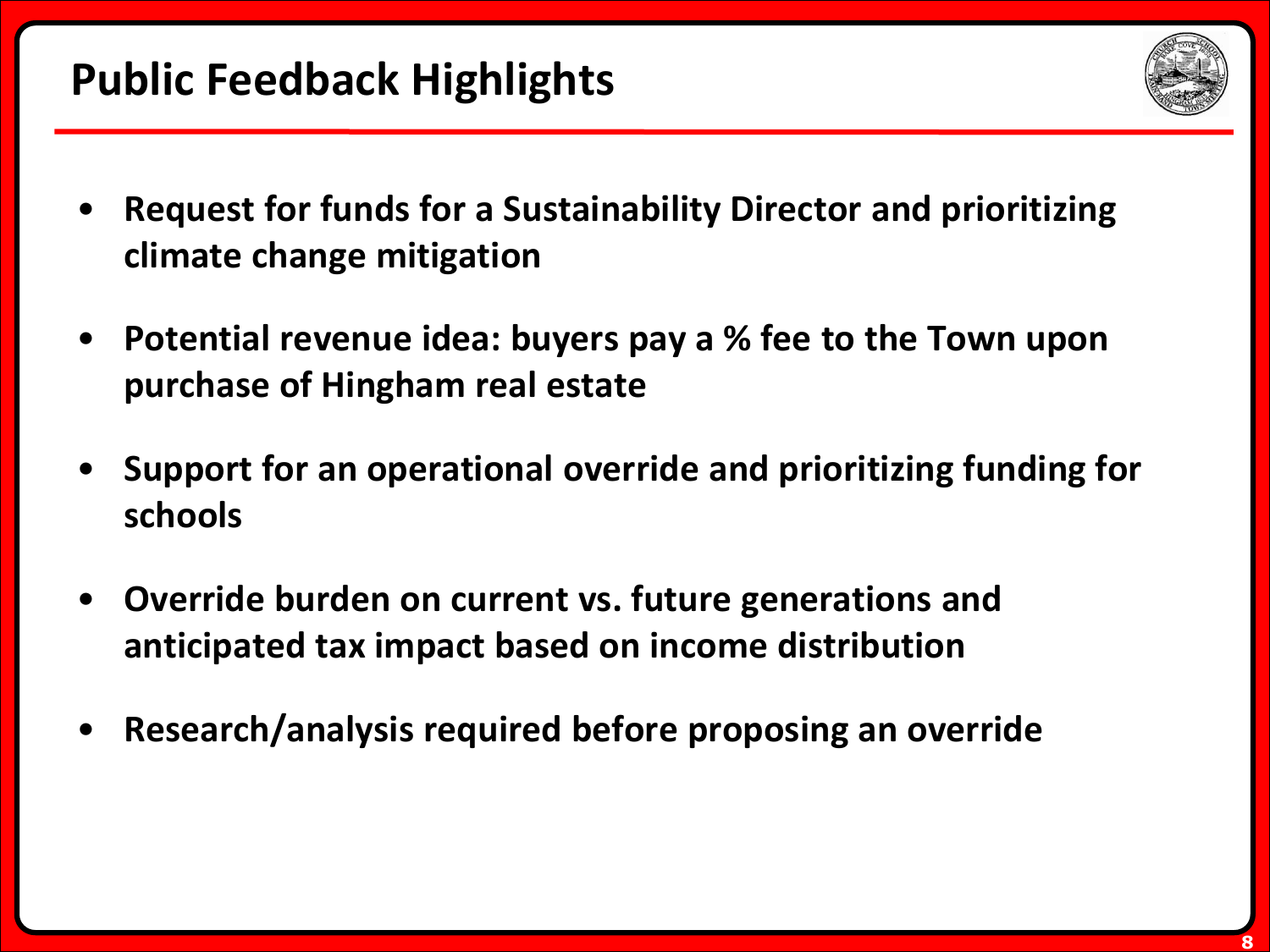

| <b>Month</b>     | <b>Budget Process</b>                                   | <b>Sustainable Budget TF</b>            |
|------------------|---------------------------------------------------------|-----------------------------------------|
| <b>September</b> |                                                         | TF begins research &<br>analysis        |
| <b>October</b>   | TA budget memo                                          | <b>TF work continues</b>                |
| <b>November</b>  | Departmental budgets submitted<br>to TA                 |                                         |
| <b>December</b>  | AdCom budget hearings                                   |                                         |
| <b>January</b>   | School budget submitted to SC;<br>AdCom budget hearings | TF presents findings to<br>TA/SB        |
| <b>February</b>  | AdCom budget hearings                                   | Public discussions of<br>budget options |
| <b>March</b>     | Final budgets voted, Warrant<br>finalized               |                                         |
| <b>April</b>     | <b>Annual Town Meeting</b>                              |                                         |